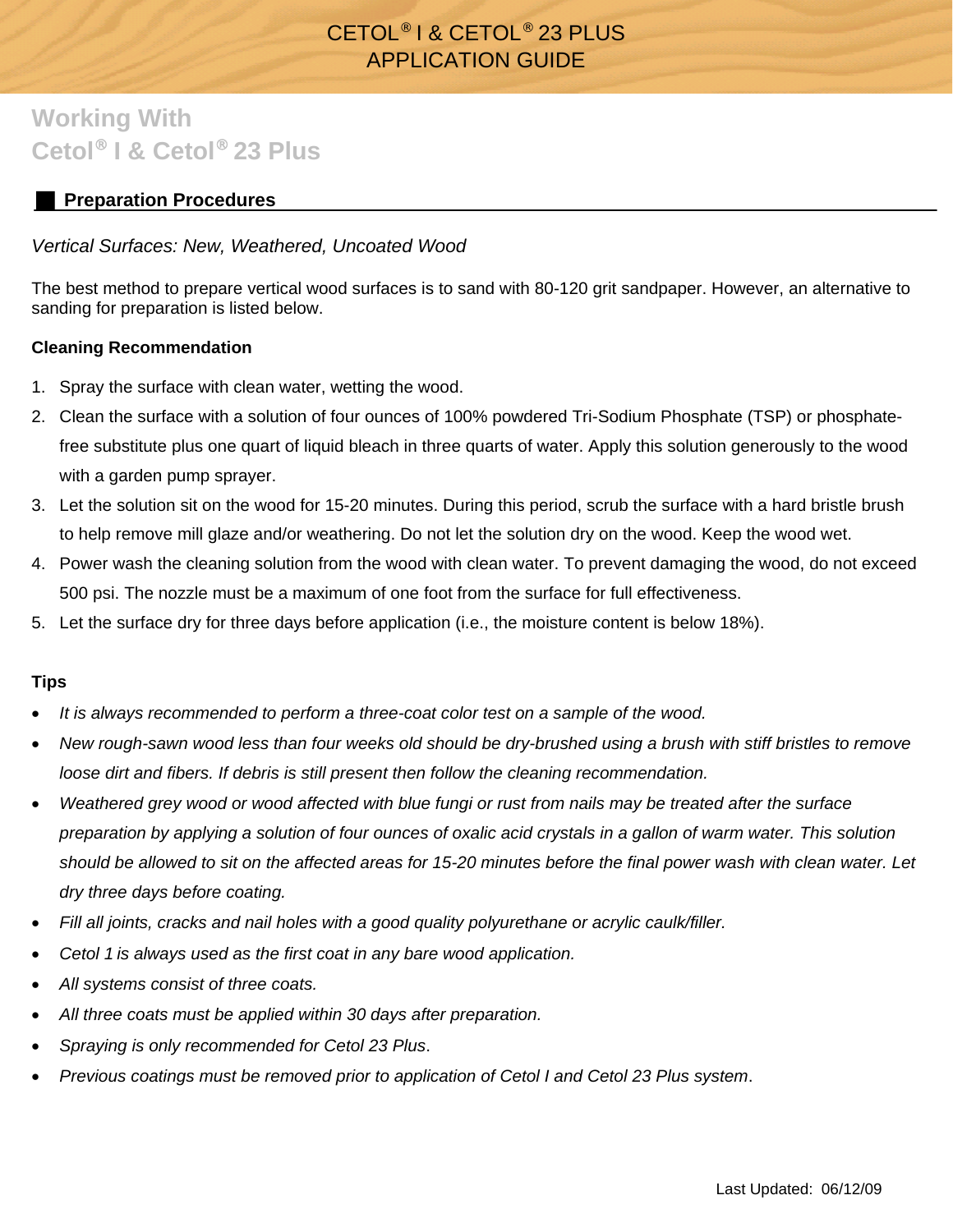## CETOL® I & CETOL® 23 PLUS APPLICATION GUIDE

#### **Application Procedures**

Cetol I coverage area is 250-350 sq. ft./U.S. gal (smooth wood) and 200-300 sq. ft./U.S. gal (rough/weathered wood).

Cetol 23 Plus coverage area is 400-500 sq. ft./U.S. gal.

#### **Vertical Surfaces: New/Bare/Weathered Wood**

- 1. Follow the preparation procedures
- 2. Apply one coat of Cetol I
- 3. Let surface dry a minimum of 24 hours
- 4. Apply a second coat using Cetol 23 Plus
- 5. Let surface dry a minimum of 24 hours
- 6. Apply a third coat using Cetol 23 Plus
- 7. Clean tools with mineral spirits

\*For full log applications, call Sikkens Sales and Technical Support

#### **Outdoor Furniture/Fence Applications**

- 1. Follow the preparation procedures
- 2. Apply one coat of Cetol I
- 3. Let surface dry a minimum of 24 hours
- 4. Apply a second coat of Cetol I
- 5. Let surface dry a minimum of 24 hours
- 6. Apply a third coat of Cetol I
- 7. Clean tools with mineral spirits

#### *Application Do's …*

#### *for Cetol I and Cetol 23 Plus*

- *Apply when the surface and air temperature is 50*° *F/10*° *C to 95*° *F/35*° *C*
- *Stir before using*
- *Saturate all end grains, nail holes, cavities and cracks in the wood*
- *Maintain a wet edge to prevent lap marks*
- *Apply liberally in the direction of the wood grain using a long-haired natural bristle brush*
- *Back prime (if possible)*

#### *Intermix batches to ensure color consistency*

#### *Application Don'ts …*

#### *for Cetol I and Cetol 23 Plus*

- *Do not apply when surface is hot to the touch*
- *Do not apply when rain, dew, or frost is present or expected within five hours*
- *Do not apply in wet weather*
- *Do not apply when moisture content of the wood is greater than 18%*
- *Do not thin*